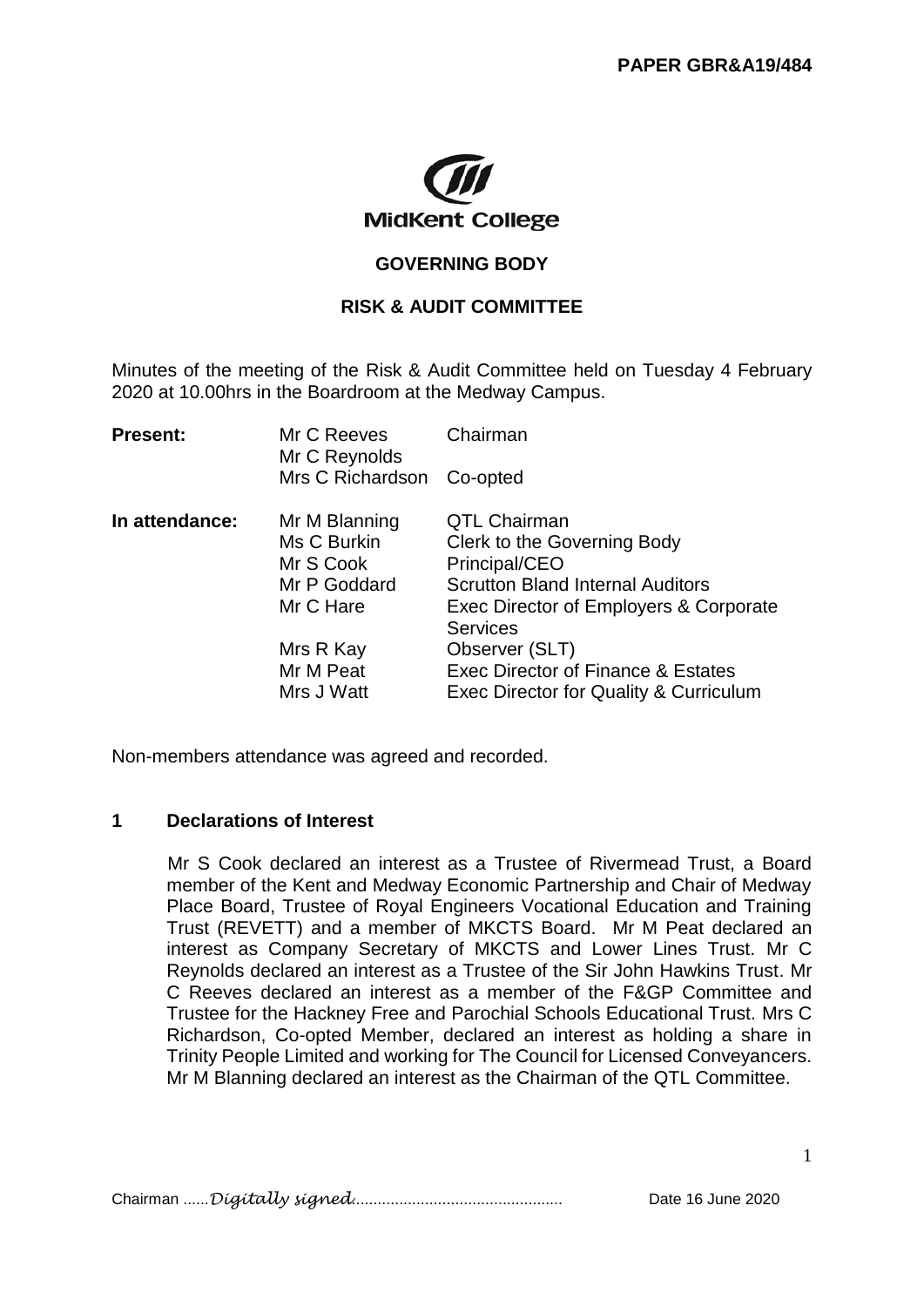## **2 Apologies for Absence**

Apologies were received from Ms C Bushell, Mazars External Auditor, Ms L Keane, Scrutton Bland Internal Auditors and Mrs N Wakefield, Mazars External Auditor.

The Chairman welcomed Clare Richardson to the Committee as a new Coopted Member and she introduced herself. He also welcomed Ruth Kay as an observer and Michael Blanning and Jackie Watt who were attending for the Risk Register items.

## **3 Minutes of the meeting held on 19 November 2019**

The minutes of the meeting held on 19 November 2019 Paper GBR&A19/475, were accepted as a true record and signed by the Chairman.

An amendment to the wording in item 4 regarding Regularity was requested and agreed.

# **4 Matters Arising and Outstanding Matters Report**

There were no matters arising.

Members discussed Paper GBR&A19/476, the Outstanding Matters Report.

- No 1. Membership co-opted member recruited. Membership links with MKCTS Board will remain under review in light of the Group structure but it was agreed that no action is required at present. **Complete**
- No 2. Deep Dive C Reeves to discuss with Chairs of Committees **Ongoing**
- No 3. HE Risk Monitoring to be fed back once other Committees have discussed – **Ongoing**.
- No 4. Welfare Needs data requested **Outstanding**.
- No 5. ESFA Learner Record Audit bf for Deep Dive in June 2020 **Ongoing**.
- No 6. Compliance Risk Register update under item 6 There was some discussion regarding the wording of this item which will be amended in the minutes. **Complete**.

## **Action: Clerk/Chairman**

Members discussed developing a register of compliance requests that will evidence the process and outcome and act as a log for R&A Committee assurance. P Goddard to forward an example to the Chairman for consideration. **Ongoing.**

## **Action: P Goddard**

- No 7. H&S Annual Report noted for 2020 report **Complete**.
- No 8. H&S Policy Published **Complete**.
- No 9. ICT Infrastructure Review bf June 2020 **Ongoing**.
- No 10.Risk Management re IT included in item 6 **Complete**.
- No 11.R&A Annual Report approved by Governing Body **Complete**.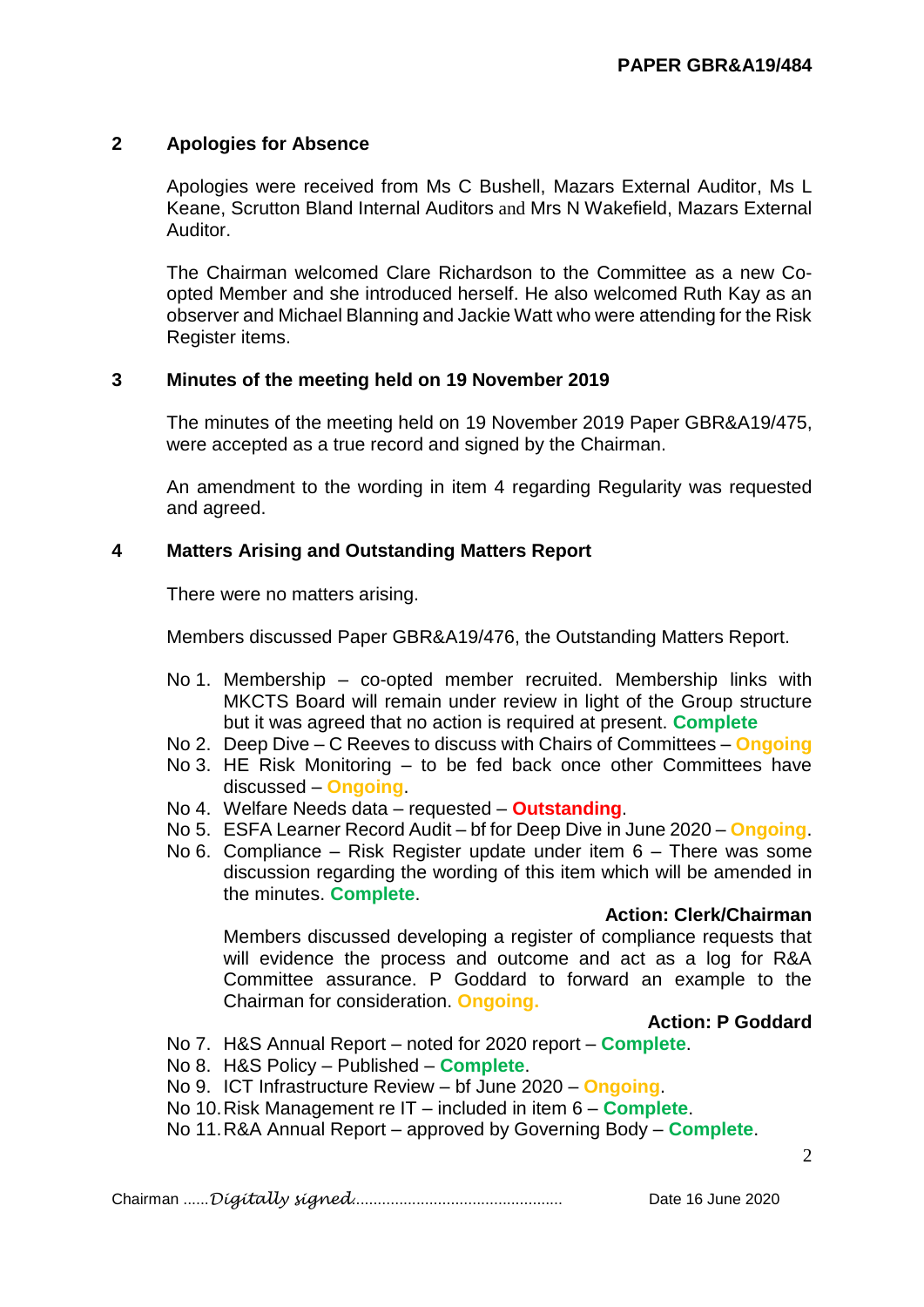No 12.Internal Audit Reports – reviewed Risk Register- item 6 – **Complete**.

# No 13.Closed session – Comparison Audit plans – on agenda item 7 – **Complete**.

Members accepted the report and the recommended actions arising from it.

## **5 Information Security Report – Paper GBR&A19/477**

Chris Hare updated members on the most recent developments in information security at the College. The report provided an insight into the current work being carried out with regards to Data Protection. Members were assured that the College is meeting its obligations under the Data Protection Act 2018.

The report provided an overview of the activities associated with information security and provided details on:

- Subject Access Requests the volume and status of such requests being handled by the College.
- Data Breaches the volume and impact of any data incidents occurring within the College.
- Training update on the mandatory training for staff and training associated with the outcome of an incident. Members highlighted the 90% completion rate and challenged the shortfall. It was explained that some annual updates were outstanding due to long-term sickness and some new members of staff had yet to complete the training. Members requested data at the next meeting to gain assurance, regarding the shortfall including the overdue dates for the annual updates.

## **Action: C Hare June 2020**

C Hare reported that the College has been successful in receiving the Cyber Essential Accreditation and aims to complete the Cyber Essential Plus by 2021/22. This accreditation will become a condition of funding in the future. ICT are conducting a gap analysis, the outcome of which may require some resources which will be reported to F&GP Committee.

Members also noted the subsidiary company does not currently have a separate DPO and this is being addressed.

## **Action: C Hare/M Garrod**

## **6 Risk Management Report - Paper GBR&A19/478**

Martin Peat presented the risk management report paper GBR&A19/478 which informed the Committee of the current status of risks assessed in the College and the mitigations to manage those risks.

He reported that the risk register had been reviewed in full and changes have been made to merge or remove risks where possible and remove risks that are no longer current. Each Executive member, in conjunction with their managers,

3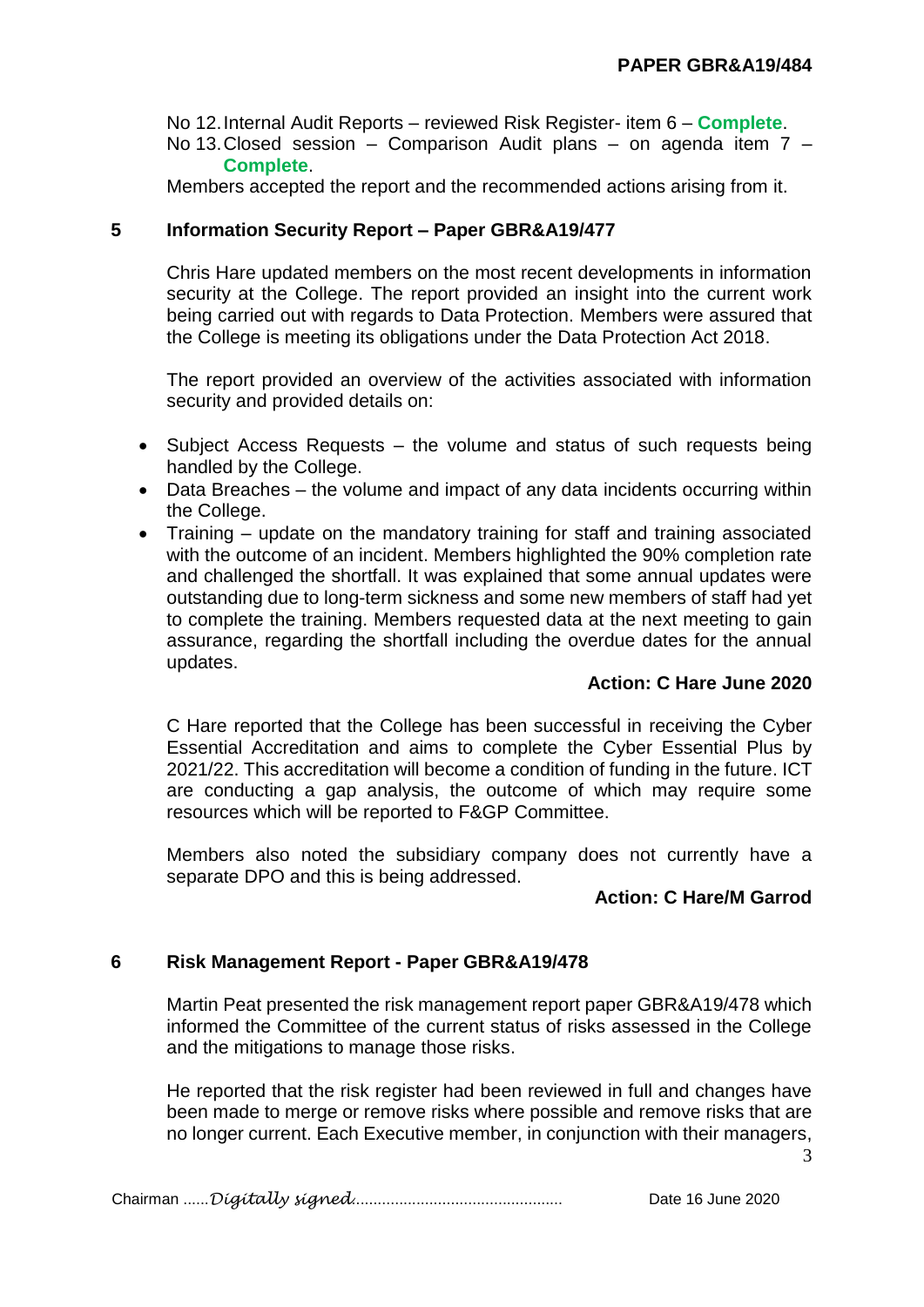is responsible for updating the risks under their management. The register has also been reviewed by the Chair of QTL Committee with the Exec Director of Curriculum and Quality which has resulted in a number of changes identified in the report and under item 7.

Members note there are currently 24 risks identified, none are currently critical or high. Each funding stream risk now has two elements 1) financial and 2) quality.

Members discussed the amended version and felt it was streamlined and sharper for the review but challenged that the merged risks had resulted in some critical risks being downgraded to medium. They were assured that mitigation had been put in place leading to the regrading but noted that this is not clear from the register content. It was agreed that more context needs to be included in the register to evidence movement and impact.

# **Action: Risk Owners**

There was a robust discussion regarding the previously scored critical risk, noting that this was being monitored at the QTL Committee who will recommend appropriate adjustments following their scrutiny. It was agreed that until mitigation has had an impact the score should not alter but noted the positive direction of travel.

## **Action: J Watt to amend**

Members also commented on the dates within the document and asked that these are reviewed and updated with context and evidence added as required around mitigation and controls. They also questioned the differences in the language used in the risk titles and asked that the Executive consider further review. The reporting column also needs to be reviewed with the removal of Remuneration Committee and Executive to ensure the correct Committees are reviewing the correct risks. It was reiterated that the final monitoring will always be a duty of the R&A Committee.

## **Action: M Peat to communicate to all Risk Owners**

It was agreed that all funding agencies should be included in the register and the relevant risk amended.

## **Action: J Watt to amend**

Members noted the current risk appetites affect the scoring and agreed that these need to be reviewed. The Chairman agreed to discuss this with the other Committee Chairmen and to suggest amendments accordingly.

## **Action: C Reeves**

The Chairman thanked members for a robust and challenging discussion that has provided the Committee with assurance that the risk register is a live and valuable document. The Auditors commented positively on the depth of discussion. The observer highlighted the risks in her area and the context.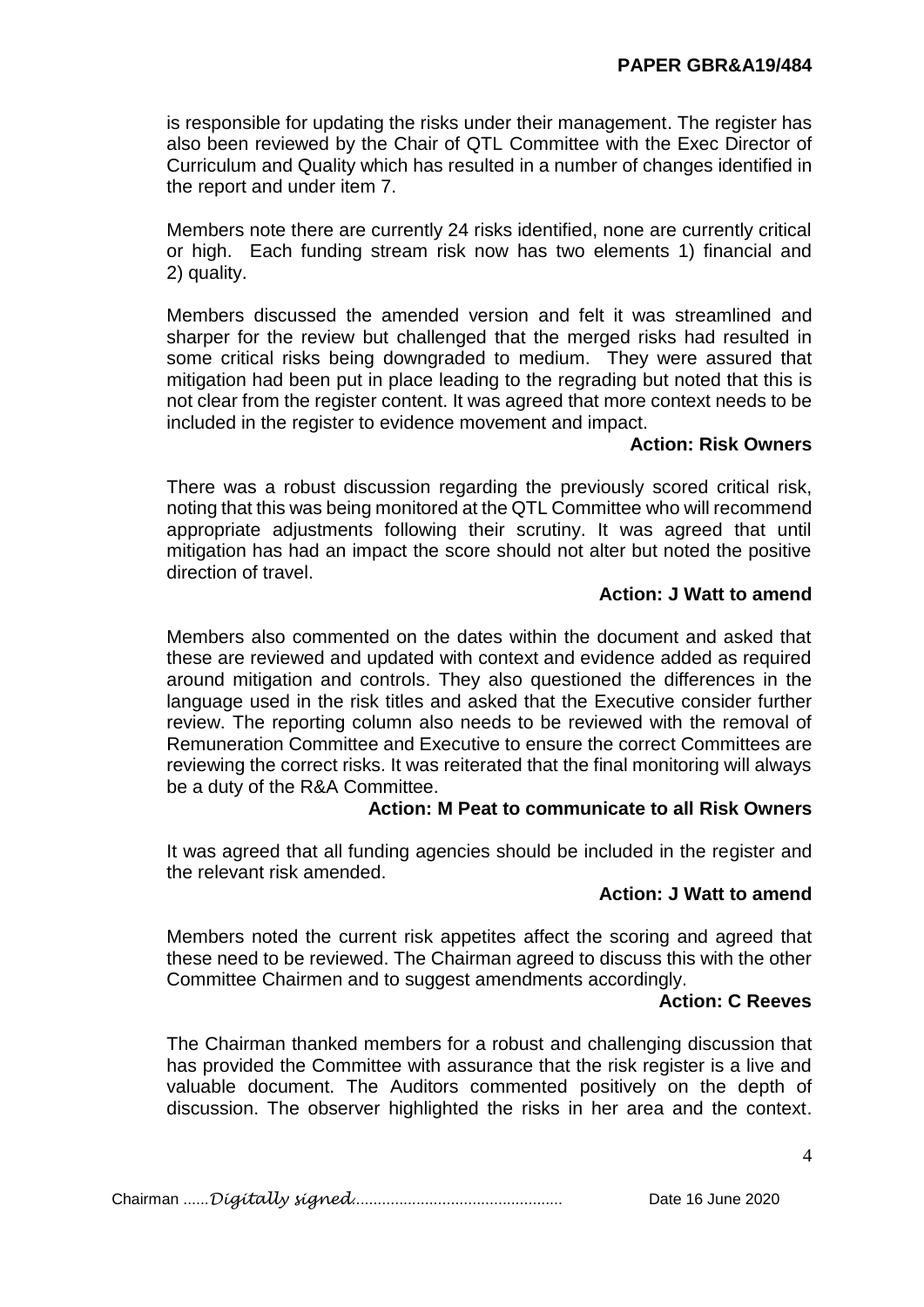Members recognised their discussion had included horizon scanning to gain assurance that future possible risks are being considered.

#### **7 Proposed amendments to Risk Register from QTL Committee – Paper GBR&A19/487**

Michael Blanning and Jackie Watt reported that the QTL Committee had considered their risks and commented on each of the 10 items. The Committee had reviewed to remove duplication and tried to group risks together. Members noted that a balance must be maintained to ensure a robust register. They recommended:

Removing three:

- 29 Failure to provide high quality support to students
- 22 Poor students progress and destinations
- 17 Failure to provide outstanding provision for students with SEN

Keeping three

- 7 Failure to improve standards of Maths and English across the College
- 15 Poor improvements in student attendance and punctuality
- 28 Fraudulent claims for student achievements or falsification of records

Amending four:

- 13 Poor quality of the HE provision Risk priority should be High. Reword for consistency as "Failure to improve the quality of HE provision"
- 19 Poor quality teaching, learning and assessment Re-word as "Failure to standardise the quality of TLA across different departments in the college"
- 24 Failure to improve achievement rates for apprenticeship provision Risk priority should be High.
- 31 Failure to comply with Office for Students regulations Risk priority should be High.

It was noted that although some of the risks are monitored via the MLPS by the QTL Committee, they should not be removed from the register. The trigger points highlighted through this monitoring will then be reflected in the register and risk scoring.

R&A Members were assured and recognised how helpful the QTL Committee's challenge, opinion and scrutiny had been in shaping the register. It was noted that all the suggested amendments must be evidenced with context and rationale. It was agreed the QTL Committee will revisit the list of their risks and come back with clear recommendations for the R&A Committee to consider.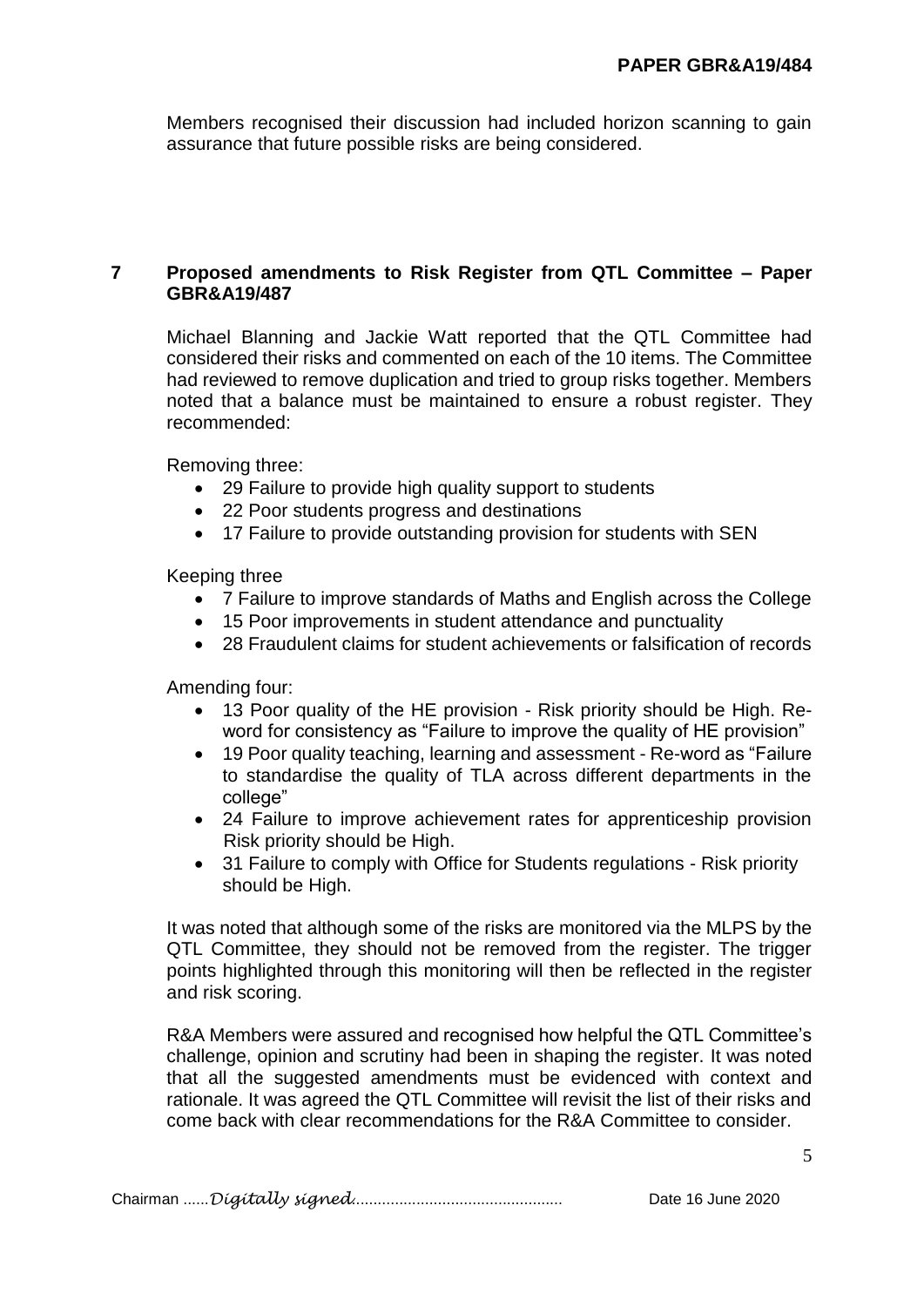# **PAPER GBR&A19/484**

# **Action: QTL Committee**

The recommended amendments had already been made to the Risk Register regarding these risks and therefore amendments may be required following further review at QTL Committee.

## **Action: J Watt as required**

*Ruth Kay left the meeting on the request of the Chairman. She thanked members for the invitation and was pleased to note the depth of discussion and challenge of the Executive team.*

# **8 Internal Audit Reports – Papers GBR&A19/480 – 482**

Paul Goddard from Scrutton Bland introduced the assignment reports relating to the following:

- Safeguarding Audit Strong assurance was given with one low risk recommendation which has been actioned. The Internal Audit found the College to be strong in this area which reflected their own experience of being in the College. The Committee thanked all staff involved.
- Apprenticeships the committee received a draft of the report, which was split into two areas due to its complexity:
	- Development of standards received significant assurance.
	- ESFA funding compliance received limited assurance.

Members were very concerned by the assurance opinion for funding compliance. C Hare informed members that the external validation had been helpful and supportive – he felt further time was required to reflect on the report's findings and recommendations and discuss them with the Internal Auditors before the report is complete. Members were pleased to be able to discuss the draft report at this meeting and recognised that a 'high recommendation' isn't necessarily a criticism but, importantly, highlights issues that need to be addressed.

After a robust discussion, it was agreed that the Internal Auditors would present the final report at the June 2020 meeting, and the Executive will explain what it has done to address the recommendations. The Chairman requested a copy of the final report as soon as it is available, he said he will update the Governing Body Chairman and he will conduct a Link visit to the Apprenticeship area to gain further assurance.

# **Action: C Reeves Link visit Action: BF final report June 2020**

Chairman ......*Digitally signed*................................................. Date 16 June 2020

6